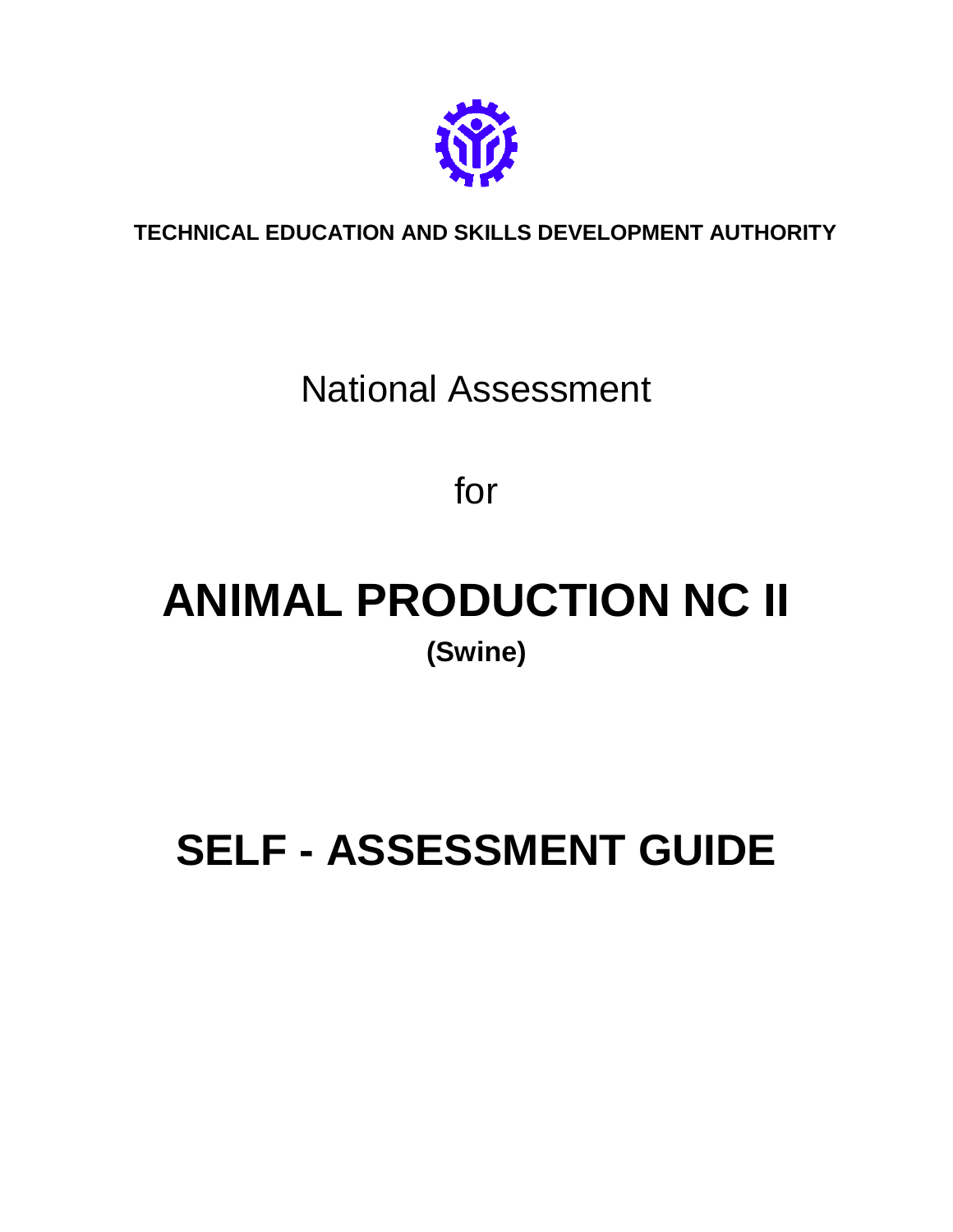| D <sub>o</sub><br>$     -$<br>NO.<br><b>Contractor</b><br>$\sim$<br><br>IUC. |  |  |  |  |  |  |  |  |
|------------------------------------------------------------------------------|--|--|--|--|--|--|--|--|

## **SELF ASSESSMENT GUIDE**

| <b>Qualification:</b>                        | <b>ANIMAL PRODUCTION (Swine) NC II</b>                                                                                                                   |           |  |  |  |  |  |  |  |
|----------------------------------------------|----------------------------------------------------------------------------------------------------------------------------------------------------------|-----------|--|--|--|--|--|--|--|
| Unit of Competency:                          | <b>Handle breeders</b>                                                                                                                                   |           |  |  |  |  |  |  |  |
| <b>Instruction:</b><br>$\bullet$             | Read each of the questions in the left-hand column of the chart.<br>Place a check in the appropriate box opposite each question to indicate your answer. |           |  |  |  |  |  |  |  |
| Can I?                                       | <b>YES</b>                                                                                                                                               | <b>NO</b> |  |  |  |  |  |  |  |
| $\bullet$                                    | Isolate newly arrived stocks in quarantine pens and observe for a<br>period prescribed by veterinary.                                                    |           |  |  |  |  |  |  |  |
|                                              | Give standard vaccines and medication for animals.                                                                                                       |           |  |  |  |  |  |  |  |
| ٠<br>disease outbreak.*                      | Acclimatize animals through vaccination depending in areas of the                                                                                        |           |  |  |  |  |  |  |  |
| $\bullet$<br>enterprise.*                    | Select suitable breed based on industry standards and choice of                                                                                          |           |  |  |  |  |  |  |  |
| enterprise.                                  | Select female stock based on industry standards and choice of                                                                                            |           |  |  |  |  |  |  |  |
| ٠<br>and choice of enterprise.               | Select male stock based on industry standards, breeding objective                                                                                        |           |  |  |  |  |  |  |  |
|                                              | Perform boar semen evaluation based on industry standards.                                                                                               |           |  |  |  |  |  |  |  |
|                                              | Monitor signs of heat based on standards protocol.*                                                                                                      |           |  |  |  |  |  |  |  |
|                                              | Perform heat detection techniques following established protocol.*                                                                                       |           |  |  |  |  |  |  |  |
|                                              | Breed sows/gilts using standard breeding procedures.*                                                                                                    |           |  |  |  |  |  |  |  |
|                                              | Select breeding system based on choice of enterprise.                                                                                                    |           |  |  |  |  |  |  |  |
| Train boar to mount a female or a dummy sow. |                                                                                                                                                          |           |  |  |  |  |  |  |  |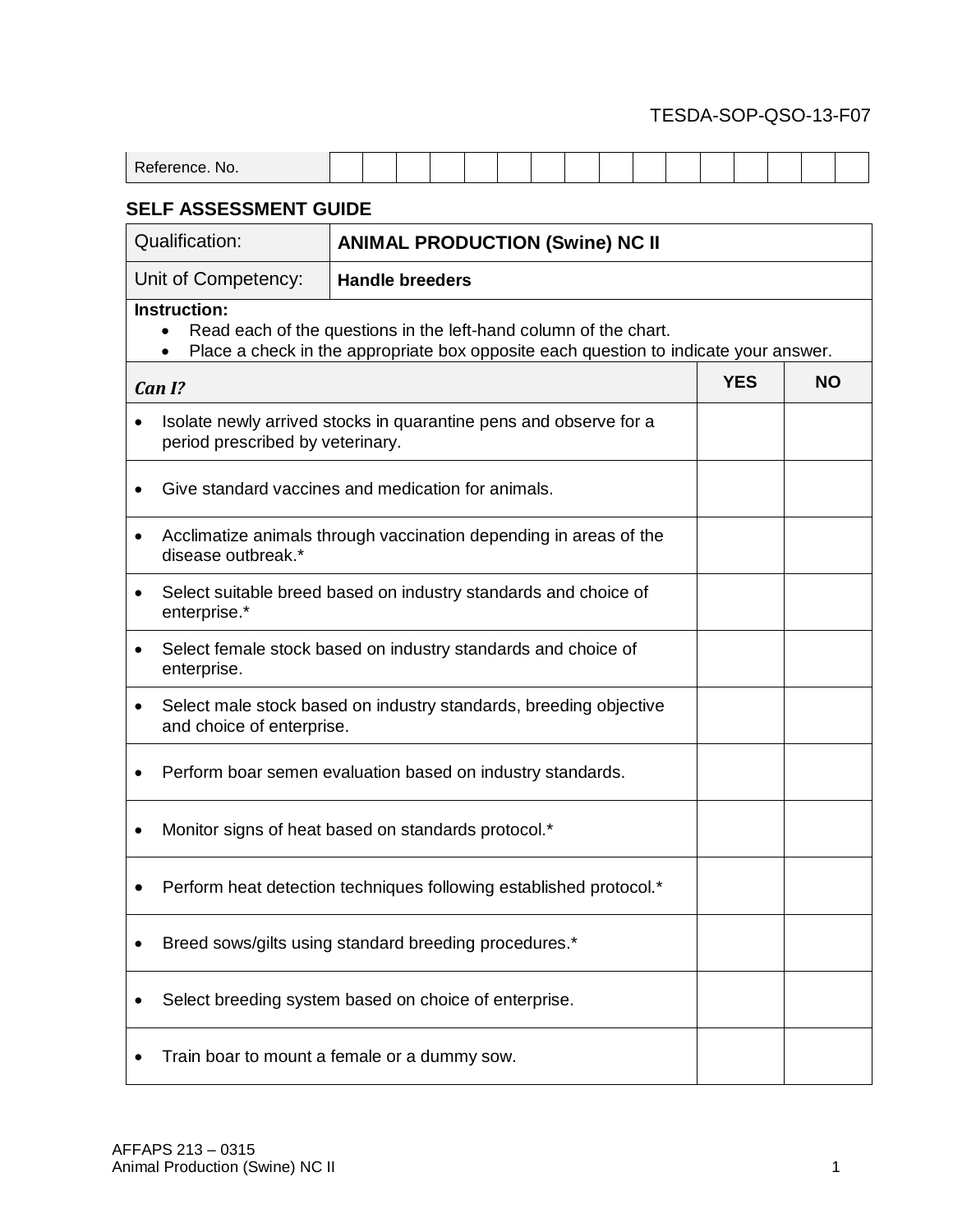|   | Prescribe vaccines and medications given to boar.                                                                                                                                                                              |       |  |
|---|--------------------------------------------------------------------------------------------------------------------------------------------------------------------------------------------------------------------------------|-------|--|
|   | Determine ideal weight and age according to industry standards.                                                                                                                                                                |       |  |
|   | Prepare and submit report on work outputs and updates to<br>concerned person or authority according to industry practices.                                                                                                     |       |  |
|   | Observe optimum boar to sow ratio following standard monitoring<br>scheme.                                                                                                                                                     |       |  |
|   | Monitor signs of pregnancy according to standards protocol.*                                                                                                                                                                   |       |  |
|   | Perform pregnancy diagnosis according to standard procedures.*                                                                                                                                                                 |       |  |
|   | Perform periodic activities following work plan and breeding<br>schedules.*                                                                                                                                                    |       |  |
|   | Feed stocks based on industry standards and production cycle.                                                                                                                                                                  |       |  |
|   | Prepare production plan based on choice of enterprise.                                                                                                                                                                         |       |  |
|   | Select non-performing breeders for culling based on industry<br>standards.                                                                                                                                                     |       |  |
| ٠ | Monitor changes in animal behavior following standard procedures<br>and GAHP.                                                                                                                                                  |       |  |
|   | Update stock inventory according to established farm recording<br>system.                                                                                                                                                      |       |  |
|   | Monitor and record breeding schedule following work plan.                                                                                                                                                                      |       |  |
|   | Record and report production performance of breeders according to<br>enterprise protocol.*                                                                                                                                     |       |  |
|   | I agree to undertake assessment in the knowledge that information gathered will only<br>be used for professional development purposes and can only be accessed by<br>concerned assessment personnel and my manager/supervisor. |       |  |
|   |                                                                                                                                                                                                                                |       |  |
|   | <b>Candidate's Name &amp; Signature</b>                                                                                                                                                                                        | Date: |  |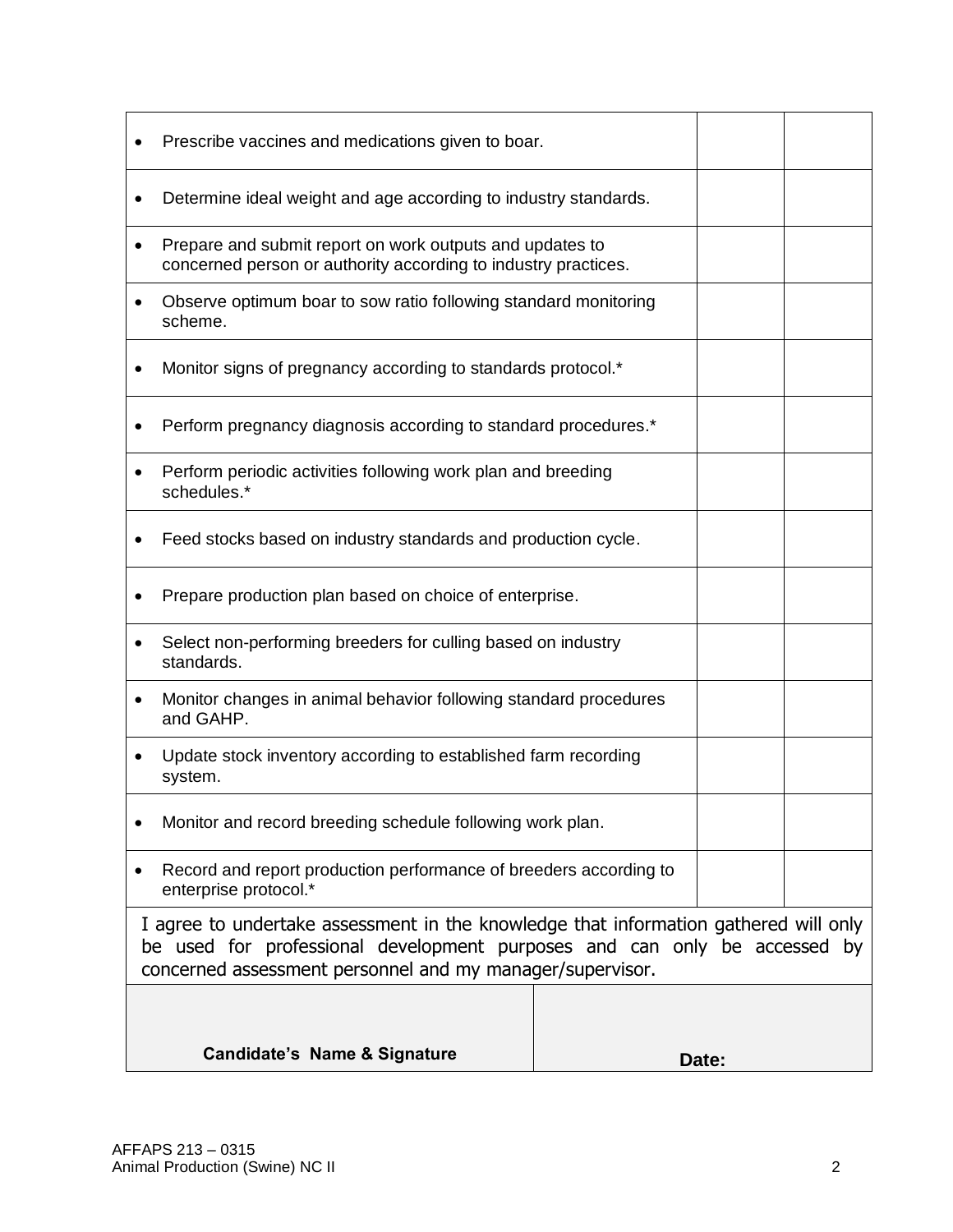| Reference, No.               |  |  |  |  |  |  |  |  |  |  |  |  |  |  |  |  |
|------------------------------|--|--|--|--|--|--|--|--|--|--|--|--|--|--|--|--|
| <b>SELF ASSESSMENT GUIDE</b> |  |  |  |  |  |  |  |  |  |  |  |  |  |  |  |  |

## Qualification: **ANIMAL PRODUCTION (Swine) NC II**

Unit of Competency: **Handle farrowing sows and sucklings**

### **Instruction:**

- Read each of the questions in the left-hand column of the chart.
- Place a check in the appropriate box opposite each question to indicate your answer.

## *Can I?* **YES NO** Clean and disinfect farrowing stalls or pens following standard hygienic procedures. Conduct bathing of sows following Good Animal Husbandry Practices (GAHP).\* Transfer to farrowing stalls or pens pregnant sows and gilts according to Animal Welfare Act.\* Determine feed intake on farm protocols. • Monitor signs of approaching farrowing.\* • Prepare farrowing materials and supplies based on work requirements.\* Wear appropriate personal protective equipment (PPE) following Occupational Safety and Health Standard (OSHS). • Monitor farrowing problems following enterprise protocol.\* Adjust feed intake based on nutrient requirements of animals. Assist sow and gilt manually when deemed necessary. • Perform newborn piglet activities according to GAHP.<sup>\*</sup> Dispose placenta and dead piglets properly according to farm protocol and DENR regulations.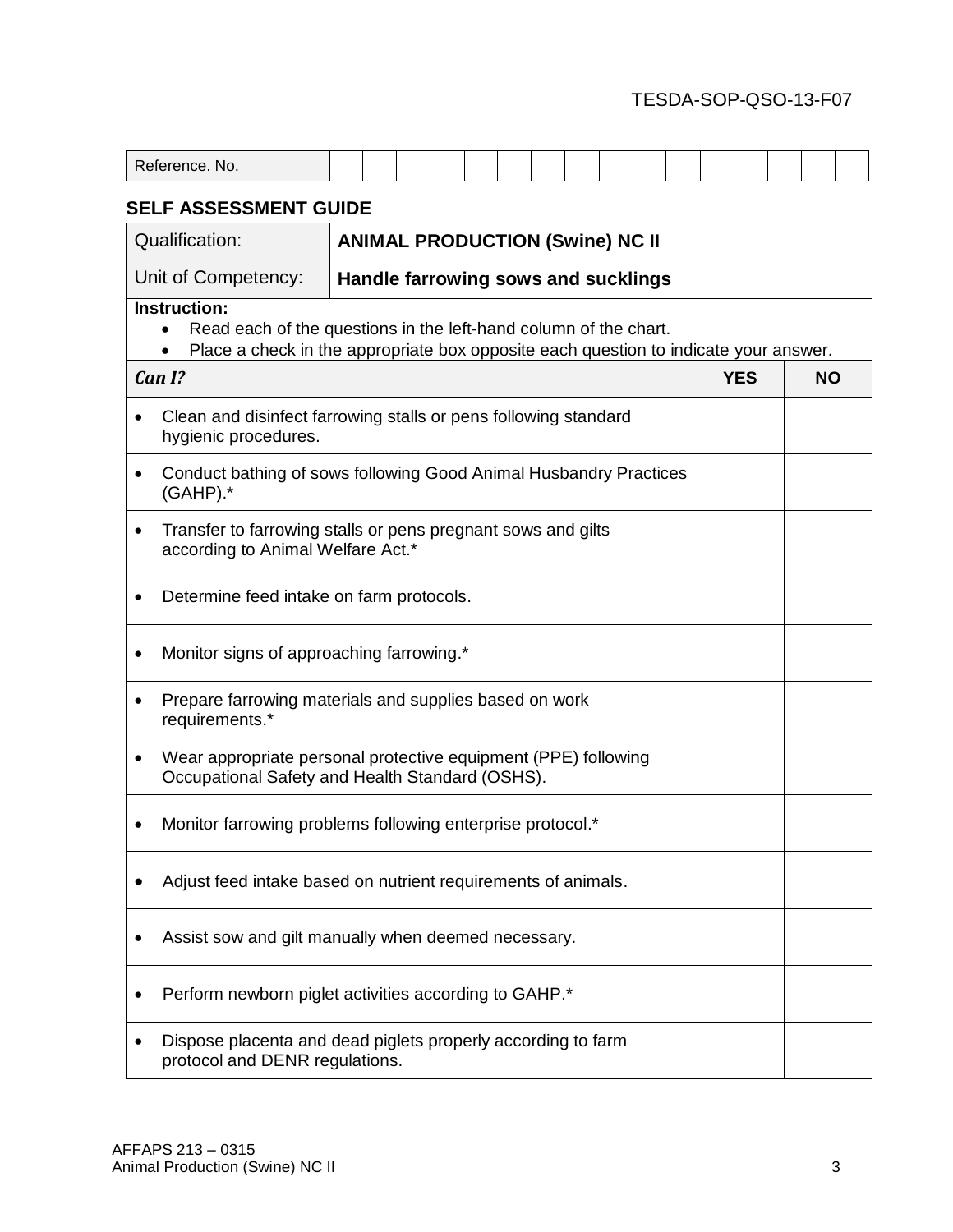|   | Provide proper temperature/micro-climate based on the minimum<br>requirements for the welfare of pigs and the code of Good Animal<br>Husbandry Practices (GAHP). |  |
|---|------------------------------------------------------------------------------------------------------------------------------------------------------------------|--|
|   | Ensure colostrums and milk intake based from GAHP.                                                                                                               |  |
| ٠ | Inject iron preparations based on industry standards and<br>manufacturer's specification.                                                                        |  |
|   | Perform castration when needed based on the minimum<br>requirements for the welfare of pigs and the code of Good Animal<br>Husbandry Practices (GAHP).           |  |
|   | Feed piglets based on farm protocols.                                                                                                                            |  |
|   | Wean piglets based on industry standards.                                                                                                                        |  |
|   | Give liquid energizers to underweight sucklings immediately after<br>birth.                                                                                      |  |
|   | Monitor changes in piglet behavior following enterprise protocol.*                                                                                               |  |
| ٠ | Monitor changes in fecal, odor, color and consistency of piglets<br>according to industry standard procedures.*                                                  |  |
| ٠ | Monitor uniformity of litter based on enterprise requirements.                                                                                                   |  |
|   | Monitor sow discharges following instructions of veterinarian.                                                                                                   |  |
|   | Implement vaccination programs based on veterinary<br>recommendation.                                                                                            |  |
|   | Update farrowing card following enterprise procedures.                                                                                                           |  |
|   | Monitor farrowing schedules with reference to work plan.                                                                                                         |  |
|   | Record and report production performance to immediate authority.*                                                                                                |  |
|   | Record and report technical performance following instructions of<br>authority.                                                                                  |  |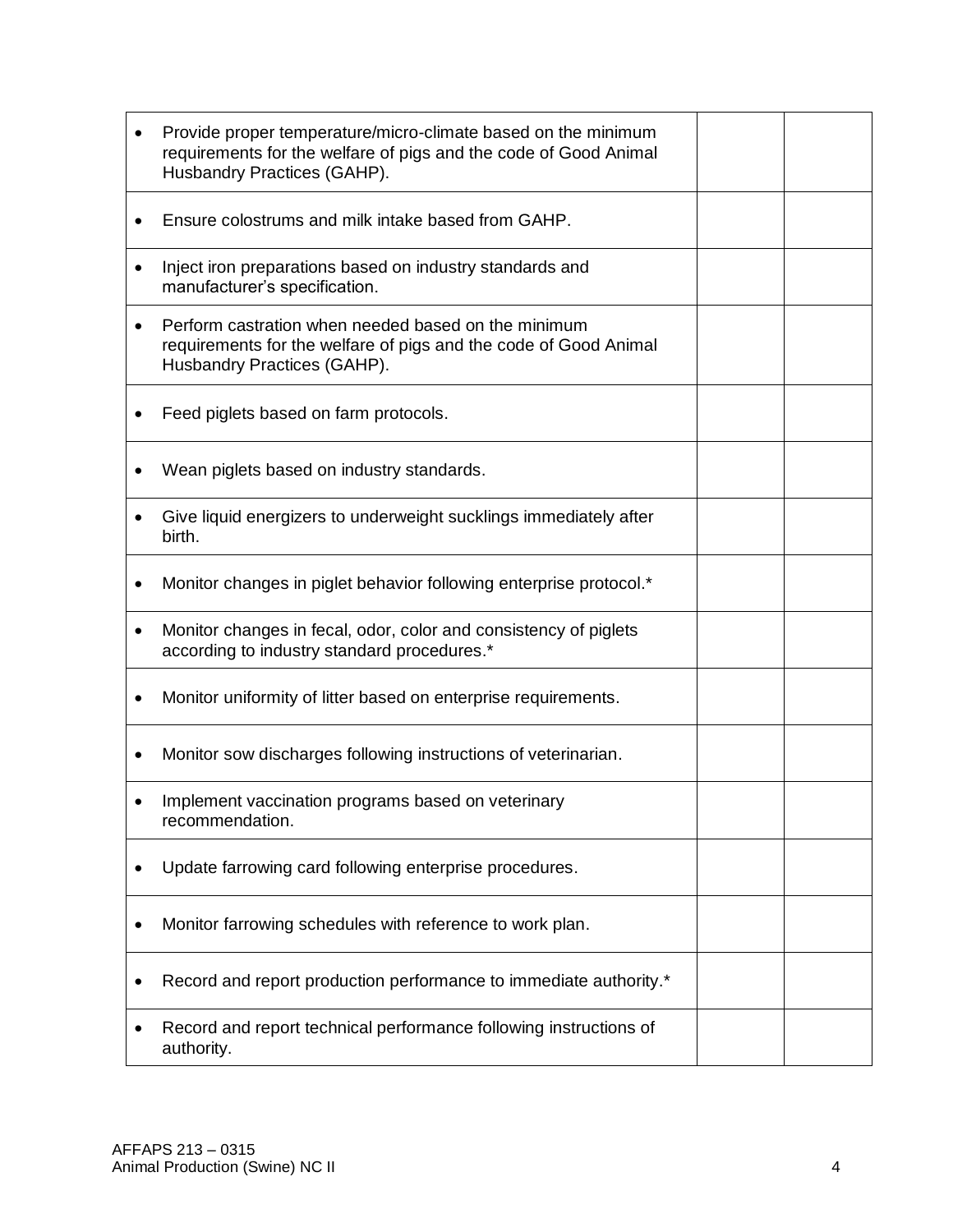I agree to undertake assessment in the knowledge that information gathered will only be used for professional development purposes and can only be accessed by concerned assessment personnel and my manager/supervisor.

| <b>Candidate's Name &amp; Signature</b> | Date: |
|-----------------------------------------|-------|
|-----------------------------------------|-------|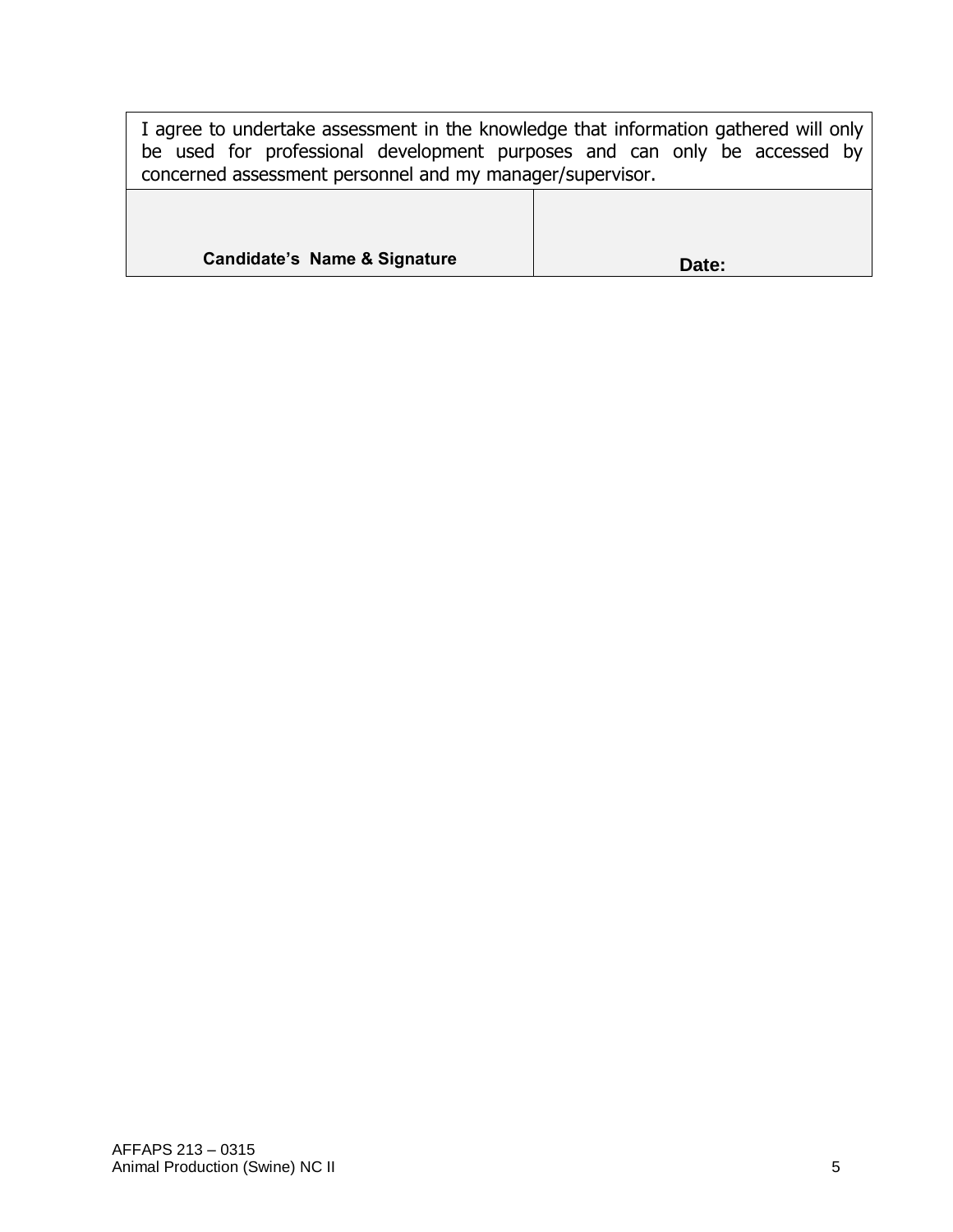| Reference No.                                                                                                                                           |                                                                                                                                                          |  |  |                        |  |                                        |  |  |  |  |  |  |            |           |  |
|---------------------------------------------------------------------------------------------------------------------------------------------------------|----------------------------------------------------------------------------------------------------------------------------------------------------------|--|--|------------------------|--|----------------------------------------|--|--|--|--|--|--|------------|-----------|--|
| <b>SELF ASSESSMENT GUIDE</b>                                                                                                                            |                                                                                                                                                          |  |  |                        |  |                                        |  |  |  |  |  |  |            |           |  |
| <b>Qualification:</b>                                                                                                                                   |                                                                                                                                                          |  |  |                        |  | <b>ANIMAL PRODUCTION (Swine) NC II</b> |  |  |  |  |  |  |            |           |  |
| Unit of Competency:                                                                                                                                     |                                                                                                                                                          |  |  | <b>Raise weanlings</b> |  |                                        |  |  |  |  |  |  |            |           |  |
| <b>Instruction:</b>                                                                                                                                     | Read each of the questions in the left-hand column of the chart.<br>Place a check in the appropriate box opposite each question to indicate your answer. |  |  |                        |  |                                        |  |  |  |  |  |  |            |           |  |
| Can I?                                                                                                                                                  |                                                                                                                                                          |  |  |                        |  |                                        |  |  |  |  |  |  | <b>YES</b> | <b>NO</b> |  |
| Clean and disinfect pens based on farm specifications.                                                                                                  |                                                                                                                                                          |  |  |                        |  |                                        |  |  |  |  |  |  |            |           |  |
| Adjust and supply materials and equipment.*                                                                                                             |                                                                                                                                                          |  |  |                        |  |                                        |  |  |  |  |  |  |            |           |  |
| Group weaners based on farm specifications.                                                                                                             |                                                                                                                                                          |  |  |                        |  |                                        |  |  |  |  |  |  |            |           |  |
| Transfer weaners in compliance with the Animal Welfare Act.                                                                                             |                                                                                                                                                          |  |  |                        |  |                                        |  |  |  |  |  |  |            |           |  |
| Feed animals according to farm specifications.                                                                                                          |                                                                                                                                                          |  |  |                        |  |                                        |  |  |  |  |  |  |            |           |  |
| Clean pen regularly following standard hygienic procedures.                                                                                             |                                                                                                                                                          |  |  |                        |  |                                        |  |  |  |  |  |  |            |           |  |
| Provide proper temperature based on the minimum standards on the<br>$\bullet$<br>welfare of pigs and code of Good Animal Husbandry Practices<br>(GAHP). |                                                                                                                                                          |  |  |                        |  |                                        |  |  |  |  |  |  |            |           |  |
| Check and adjust feeders to ensure proper functioning.*                                                                                                 |                                                                                                                                                          |  |  |                        |  |                                        |  |  |  |  |  |  |            |           |  |
| Shift feed ration and gradually increased based on animal<br>requirements.*                                                                             |                                                                                                                                                          |  |  |                        |  |                                        |  |  |  |  |  |  |            |           |  |
|                                                                                                                                                         | Provide fresh and clean water at all times (adlibitum).                                                                                                  |  |  |                        |  |                                        |  |  |  |  |  |  |            |           |  |
|                                                                                                                                                         | Monitor changes in animal behavior.                                                                                                                      |  |  |                        |  |                                        |  |  |  |  |  |  |            |           |  |
| Monitor changes in fecal, color, odor and consistency.                                                                                                  |                                                                                                                                                          |  |  |                        |  |                                        |  |  |  |  |  |  |            |           |  |
| Monitor uniformity of litter following farm procedures.                                                                                                 |                                                                                                                                                          |  |  |                        |  |                                        |  |  |  |  |  |  |            |           |  |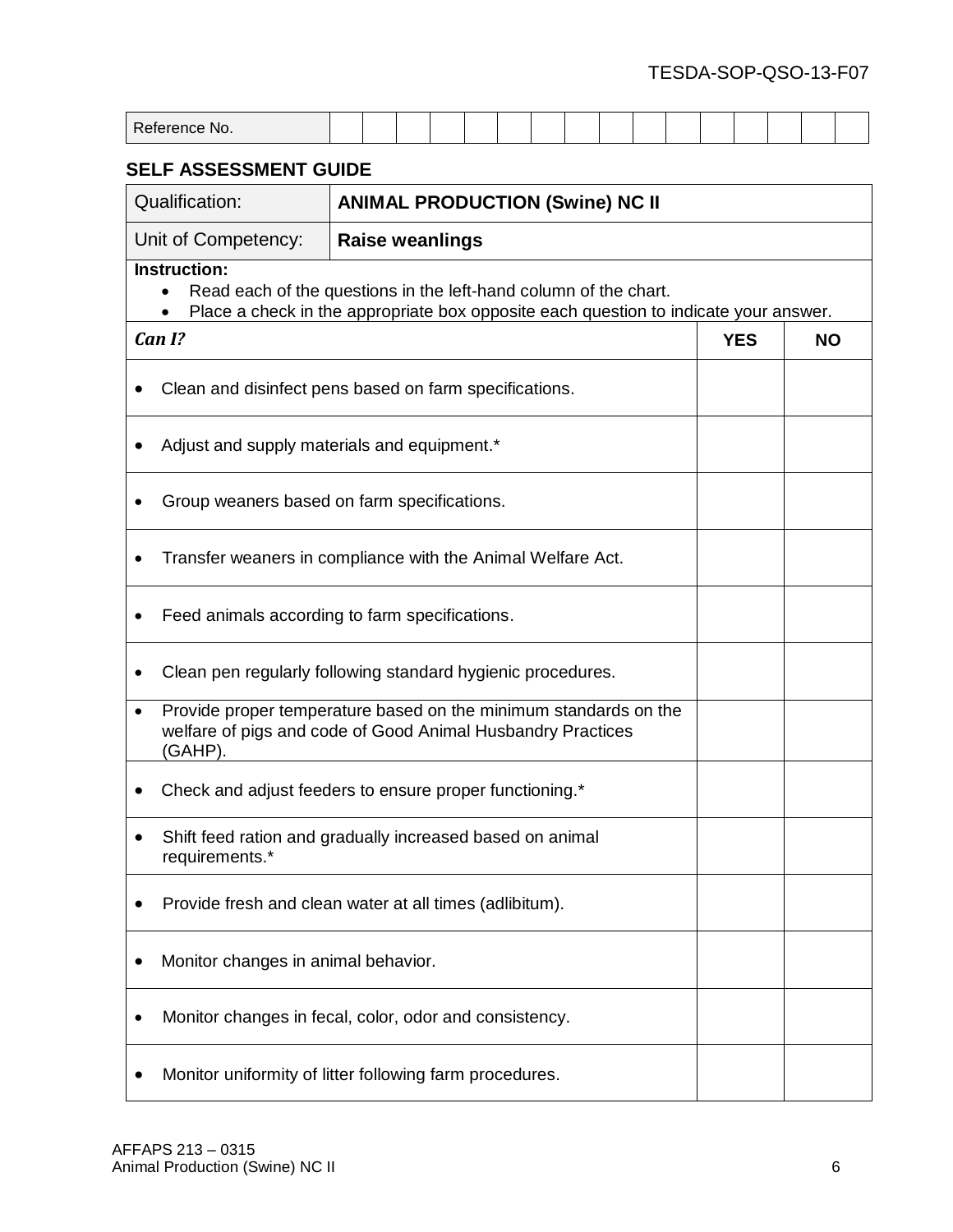|   | Deworm weaners based on farm protocols.                                                                                                                                                                                        |       |  |
|---|--------------------------------------------------------------------------------------------------------------------------------------------------------------------------------------------------------------------------------|-------|--|
|   | Implement vaccination programs based on veterinary<br>recommendations.                                                                                                                                                         |       |  |
|   | Update weanling records using standard enterprise.                                                                                                                                                                             |       |  |
|   | Monitor weaning schedules.                                                                                                                                                                                                     |       |  |
| ٠ | Monitor and report production performance of weanlings according to<br>enterprise procedures.*                                                                                                                                 |       |  |
|   | I agree to undertake assessment in the knowledge that information gathered will only be used for<br>professional development purposes and can only be accessed by concerned assessment personnel and<br>my manager/supervisor. |       |  |
|   |                                                                                                                                                                                                                                |       |  |
|   | Candidate's Name & Signature                                                                                                                                                                                                   | Date: |  |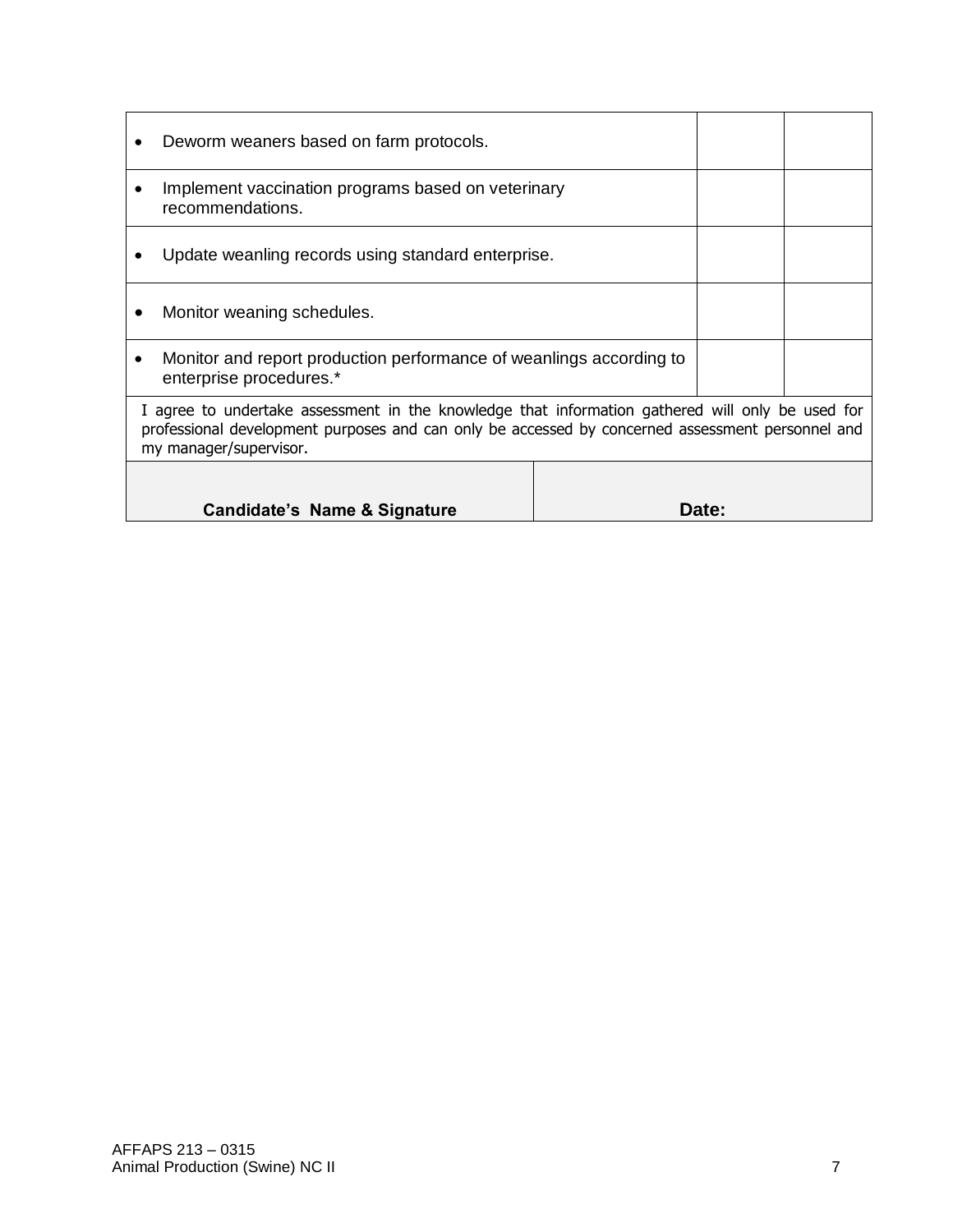| Reference, No.                                                                                                                                                                   |  |  |  |                          |                                        |  |  |  |  |  |  |            |           |  |
|----------------------------------------------------------------------------------------------------------------------------------------------------------------------------------|--|--|--|--------------------------|----------------------------------------|--|--|--|--|--|--|------------|-----------|--|
| <b>SELF ASSESSMENT GUIDE</b>                                                                                                                                                     |  |  |  |                          |                                        |  |  |  |  |  |  |            |           |  |
| <b>Qualification:</b>                                                                                                                                                            |  |  |  |                          | <b>ANIMAL PRODUCTION (Swine) NC II</b> |  |  |  |  |  |  |            |           |  |
| Unit of Competency:                                                                                                                                                              |  |  |  | <b>Produce finishers</b> |                                        |  |  |  |  |  |  |            |           |  |
| <b>Instruction:</b><br>Read each of the questions in the left-hand column of the chart.<br>Place a check in the appropriate box opposite each question to indicate your answer.  |  |  |  |                          |                                        |  |  |  |  |  |  |            |           |  |
| Can I?                                                                                                                                                                           |  |  |  |                          |                                        |  |  |  |  |  |  | <b>YES</b> | <b>NO</b> |  |
| Select suitable starters for finishing based on preference of clients.                                                                                                           |  |  |  |                          |                                        |  |  |  |  |  |  |            |           |  |
| Clean and disinfect finishers building.                                                                                                                                          |  |  |  |                          |                                        |  |  |  |  |  |  |            |           |  |
| Adjust and supply materials and equipment according to work<br>requirements.*                                                                                                    |  |  |  |                          |                                        |  |  |  |  |  |  |            |           |  |
| Group starters based on industry standards farm specifications.                                                                                                                  |  |  |  |                          |                                        |  |  |  |  |  |  |            |           |  |
| Transfer starters based on the minimum standards on the welfare of<br>pigs and code of Good Animal Husbandry Practices (GAHP).                                                   |  |  |  |                          |                                        |  |  |  |  |  |  |            |           |  |
| Clean pen regularly following hygienic procedures.                                                                                                                               |  |  |  |                          |                                        |  |  |  |  |  |  |            |           |  |
| Monitor and provide proper temperature based on the minimum<br>٠<br>standards on the welfare of pigs and code of Good Animal<br>Husbandry Practices (GAHP).                      |  |  |  |                          |                                        |  |  |  |  |  |  |            |           |  |
| Check and adjust height of drinkers to ensure proper functioning<br>based on the minimum standards on the welfare of pigs and code of<br>Good Animal Husbandry Practices (GAHP). |  |  |  |                          |                                        |  |  |  |  |  |  |            |           |  |
| Provide enough floor space based on the minimum standards on the<br>welfare of pigs and code of Good Animal Husbandry Practices<br>(GAHP).                                       |  |  |  |                          |                                        |  |  |  |  |  |  |            |           |  |
| Isolate weak animals based on farm protocols.                                                                                                                                    |  |  |  |                          |                                        |  |  |  |  |  |  |            |           |  |
| Check and adjust feeders to ensure proper functioning.                                                                                                                           |  |  |  |                          |                                        |  |  |  |  |  |  |            |           |  |
| Feed animals according to a standard feeding system.*                                                                                                                            |  |  |  |                          |                                        |  |  |  |  |  |  |            |           |  |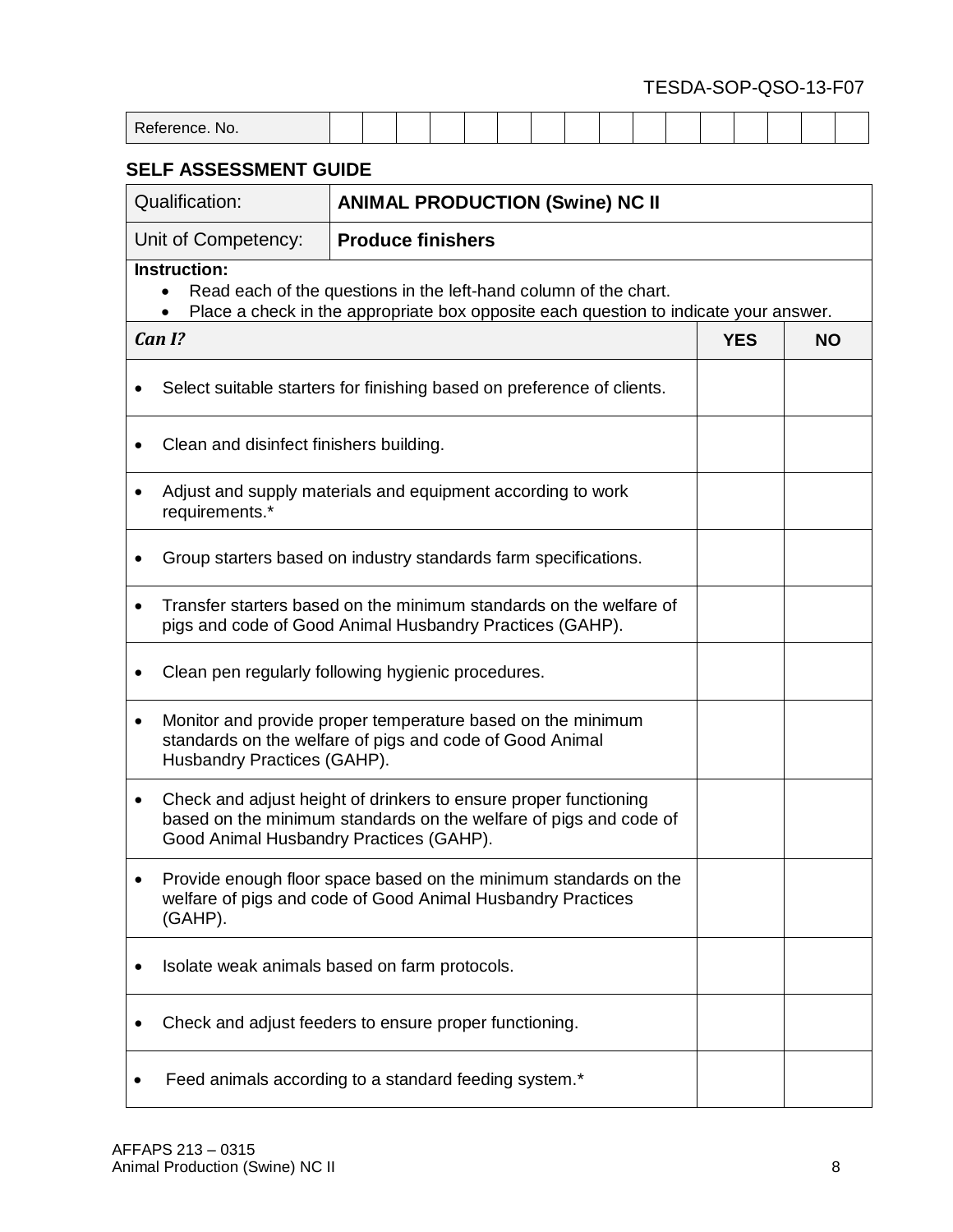|   | Adjust and shift feed ration based on farm protocols.                                      |  |
|---|--------------------------------------------------------------------------------------------|--|
|   | Withdraw medicated feeds according to veterinarian instructions.                           |  |
| ٠ | Monitor changes in animal behavior following Animal Welfare Act and<br>GAHP.*              |  |
|   | Monitor changes in posture of animal following Animal Welfare Act<br>and GAHP.*            |  |
|   | Monitor changes in respiration of animal following Animal Welfare Act<br>and GAHP.*        |  |
| ٠ | Monitor changes in skin color following Animal Welfare Act and<br>GAHP.*                   |  |
|   | Monitor uniformity of stocks following enterprise protocol.                                |  |
|   | Implement vaccination and medication programs based on<br>veterinarian instructions.       |  |
|   | Perform weight estimation using standard protocols.                                        |  |
|   | Prepare and reserve marketable animals following marketing<br>requirements and procedures. |  |
|   | Prepare loading facility and ramp with reference to Animal Welfare<br>Act.                 |  |
|   | Move animals to loading facility following Animal Welfare Act.                             |  |
|   | Clean and disinfect transportation vehicle in line with GAHP.                              |  |
|   | Update finishing records following enterprise protocol.                                    |  |
|   | Monitor production parameters for finishers with reference to<br>production requirements.* |  |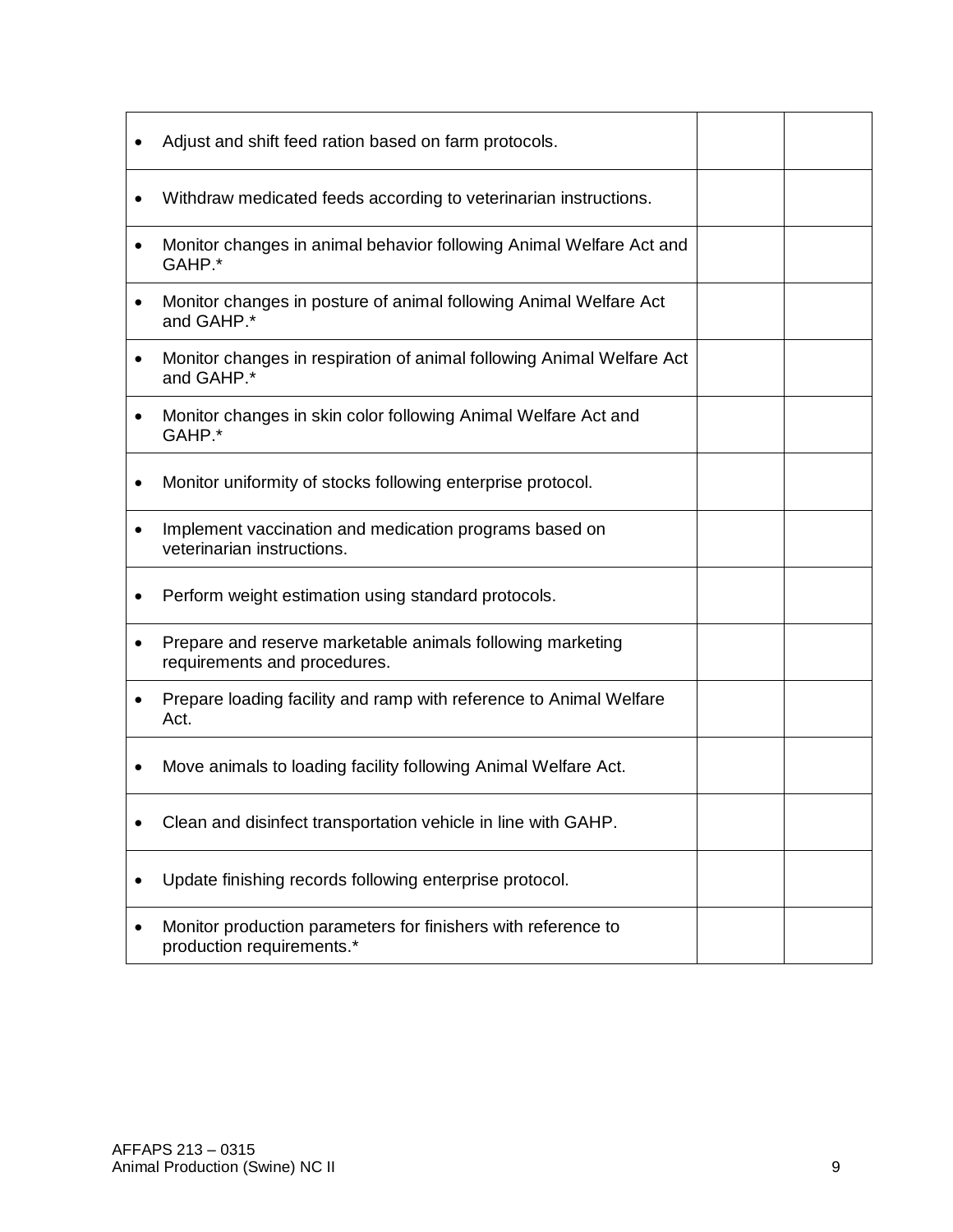I agree to undertake assessment in the knowledge that information gathered will only be used for professional development purposes and can only be accessed by concerned assessment personnel and my manager/supervisor.

| <b>Candidate's Name &amp; Signature</b> | Date: |
|-----------------------------------------|-------|
|-----------------------------------------|-------|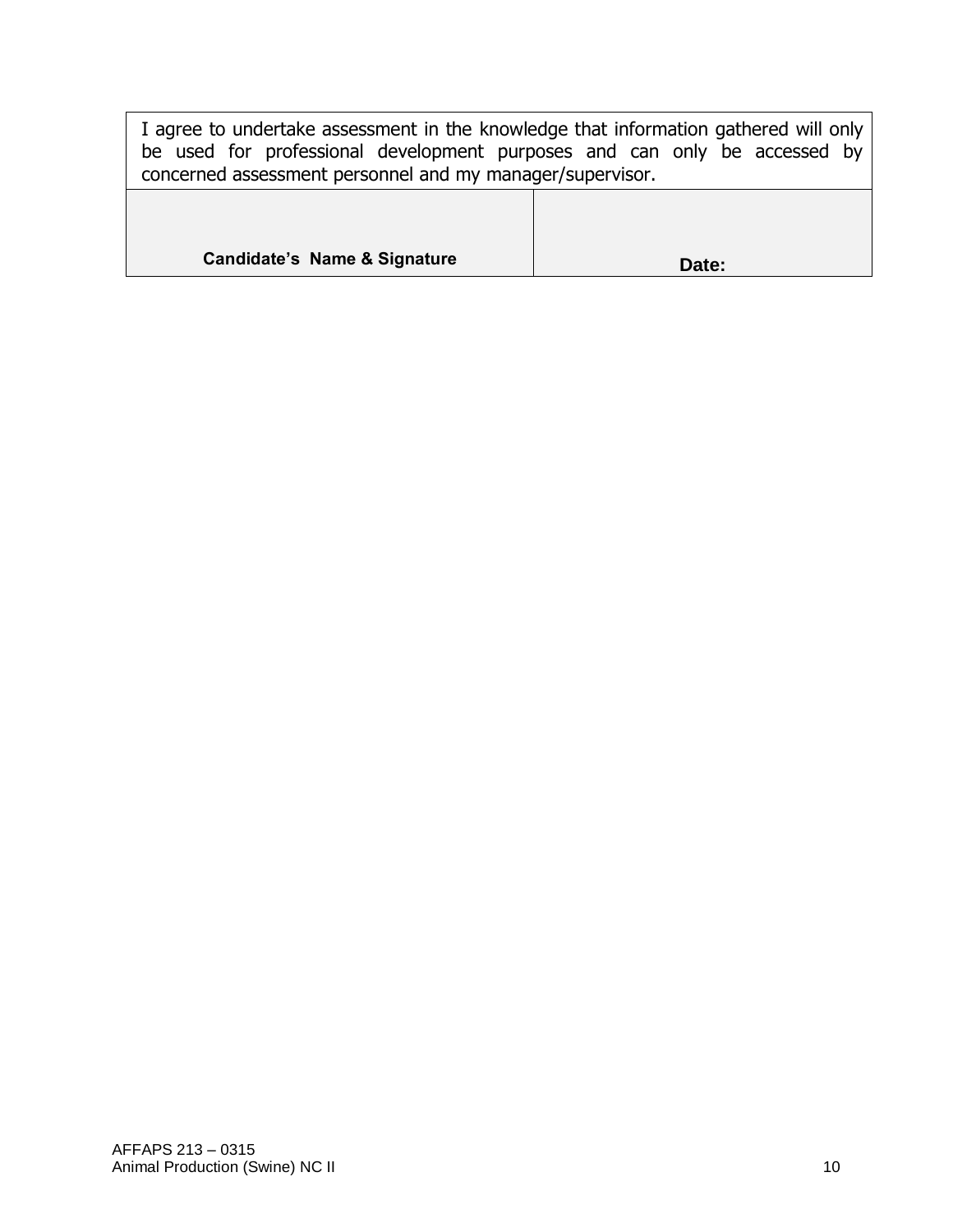| Reference. No.                                                                                                                                                                                            |                                                                                                                                                                                                      |  |       |  |  |  |  |  |  |  |  |
|-----------------------------------------------------------------------------------------------------------------------------------------------------------------------------------------------------------|------------------------------------------------------------------------------------------------------------------------------------------------------------------------------------------------------|--|-------|--|--|--|--|--|--|--|--|
| <b>SELF ASSESSMENT GUIDE</b>                                                                                                                                                                              |                                                                                                                                                                                                      |  |       |  |  |  |  |  |  |  |  |
| <b>Qualification:</b>                                                                                                                                                                                     | <b>ANIMAL PRODUCTION (Swine) NC II</b>                                                                                                                                                               |  |       |  |  |  |  |  |  |  |  |
| Unit of Competency:                                                                                                                                                                                       | <b>Maintain healthy animal environment</b>                                                                                                                                                           |  |       |  |  |  |  |  |  |  |  |
| <b>Instruction:</b><br>Read each of the questions in the left-hand column of the chart.<br>$\bullet$<br>Place a check in the appropriate box opposite each question to indicate your answer.<br>$\bullet$ |                                                                                                                                                                                                      |  |       |  |  |  |  |  |  |  |  |
| Can I?<br><b>YES</b><br><b>NO</b>                                                                                                                                                                         |                                                                                                                                                                                                      |  |       |  |  |  |  |  |  |  |  |
| production requirements and work plan.                                                                                                                                                                    | Maintain relative humidity, curtains and blowers according to                                                                                                                                        |  |       |  |  |  |  |  |  |  |  |
| $\bullet$                                                                                                                                                                                                 | Implement monitoring of temperature as contingency procedure<br>in accordance with production requirements.*                                                                                         |  |       |  |  |  |  |  |  |  |  |
| $\bullet$                                                                                                                                                                                                 | Sustain air quality using sensory means identifying common air<br>pollutants in accordance with DENR standards.*                                                                                     |  |       |  |  |  |  |  |  |  |  |
| $\bullet$<br>to work plan and established protocols.*                                                                                                                                                     | Observe routine testing of water for disinfection in accordance                                                                                                                                      |  |       |  |  |  |  |  |  |  |  |
| $\bullet$<br>requirements.                                                                                                                                                                                | Maintain ventilation management in accordance with animal                                                                                                                                            |  |       |  |  |  |  |  |  |  |  |
| $\bullet$<br>following enterprise procedures.                                                                                                                                                             | Dispose farm wastes properly to eliminate attracting vermin                                                                                                                                          |  |       |  |  |  |  |  |  |  |  |
| Apply appropriate chemicals to eliminate breeding grounds of<br>$\bullet$<br>mosquitoes following standard procedures and FPA<br>guidelines.*                                                             |                                                                                                                                                                                                      |  |       |  |  |  |  |  |  |  |  |
| my manager/supervisor.                                                                                                                                                                                    | I agree to undertake assessment in the knowledge that information gathered will only be used for<br>professional development purposes and can only be accessed by concerned assessment personnel and |  |       |  |  |  |  |  |  |  |  |
|                                                                                                                                                                                                           | Candidate's Name & Signature                                                                                                                                                                         |  | Date: |  |  |  |  |  |  |  |  |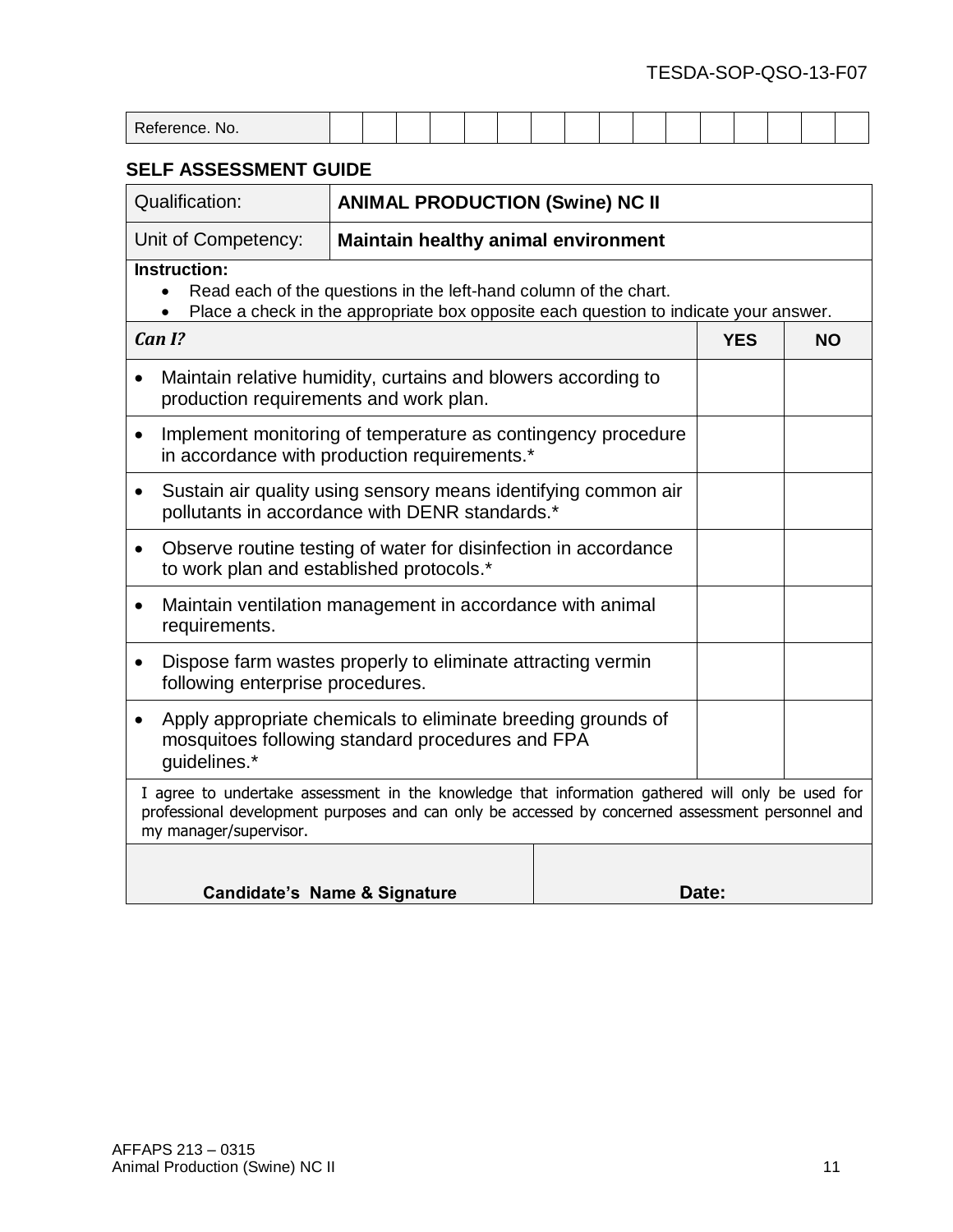| $D - I$<br>No. |  |  |  |  |  |  |  |  |
|----------------|--|--|--|--|--|--|--|--|
|                |  |  |  |  |  |  |  |  |

## **SELF ASSESSMENT GUIDE**

| <b>Qualification:</b><br><b>ANIMAL PRODUCTION (Swine) NC II</b> |                                                                                                                                                          |            |           |  |  |  |
|-----------------------------------------------------------------|----------------------------------------------------------------------------------------------------------------------------------------------------------|------------|-----------|--|--|--|
| Unit of Competency:                                             |                                                                                                                                                          |            |           |  |  |  |
| <b>Instruction:</b><br>$\bullet$                                | Read each of the questions in the left-hand column of the chart.<br>Place a check in the appropriate box opposite each question to indicate your answer. |            |           |  |  |  |
| Can I?                                                          |                                                                                                                                                          | <b>YES</b> | <b>NO</b> |  |  |  |
| observation.*                                                   | Identify and immediate threats to the health of the animal based on                                                                                      |            |           |  |  |  |
| $\bullet$<br>policy.*                                           | Identify bio-security threats based on established organizational                                                                                        |            |           |  |  |  |
| $\bullet$<br>standard operating procedures.*                    | Prepare supplies and materials and apply disinfectants according to                                                                                      |            |           |  |  |  |
| $\bullet$<br>standard operating practice.                       | Prepare and monitor regularly vehicle and foot vats according to                                                                                         |            |           |  |  |  |
| $\bullet$<br>based on standard operating practice.              | Follow farm personnel and visitor's hygiene and sanitation of farm,                                                                                      |            |           |  |  |  |
| ٠<br>according to standard operating procedures.                | Disinfect all types of vehicles and equipment entering the farm                                                                                          |            |           |  |  |  |
| $\bullet$                                                       | Quarantine and vaccinate new stocks to be introduced into the herd<br>according to standard operating procedures.*                                       |            |           |  |  |  |
| ٠<br>veterinarian.                                              | Implement vaccination programs and health programs designed by                                                                                           |            |           |  |  |  |
| diseases.                                                       | Collect and prepare samples for serological monitoring of notifiable                                                                                     |            |           |  |  |  |
| $\bullet$<br>BAI based on industry and BAI standard.            | Follow preventive measures on notifiable diseases as declared by                                                                                         |            |           |  |  |  |
| $\bullet$<br>manufacturers and veterinarian.                    | Recommend medication and vaccination programs strictly by                                                                                                |            |           |  |  |  |
| ٠<br>based on standard operating practice.*                     | Follow hygiene and sanitation of farm, farm personnel and visitors                                                                                       |            |           |  |  |  |